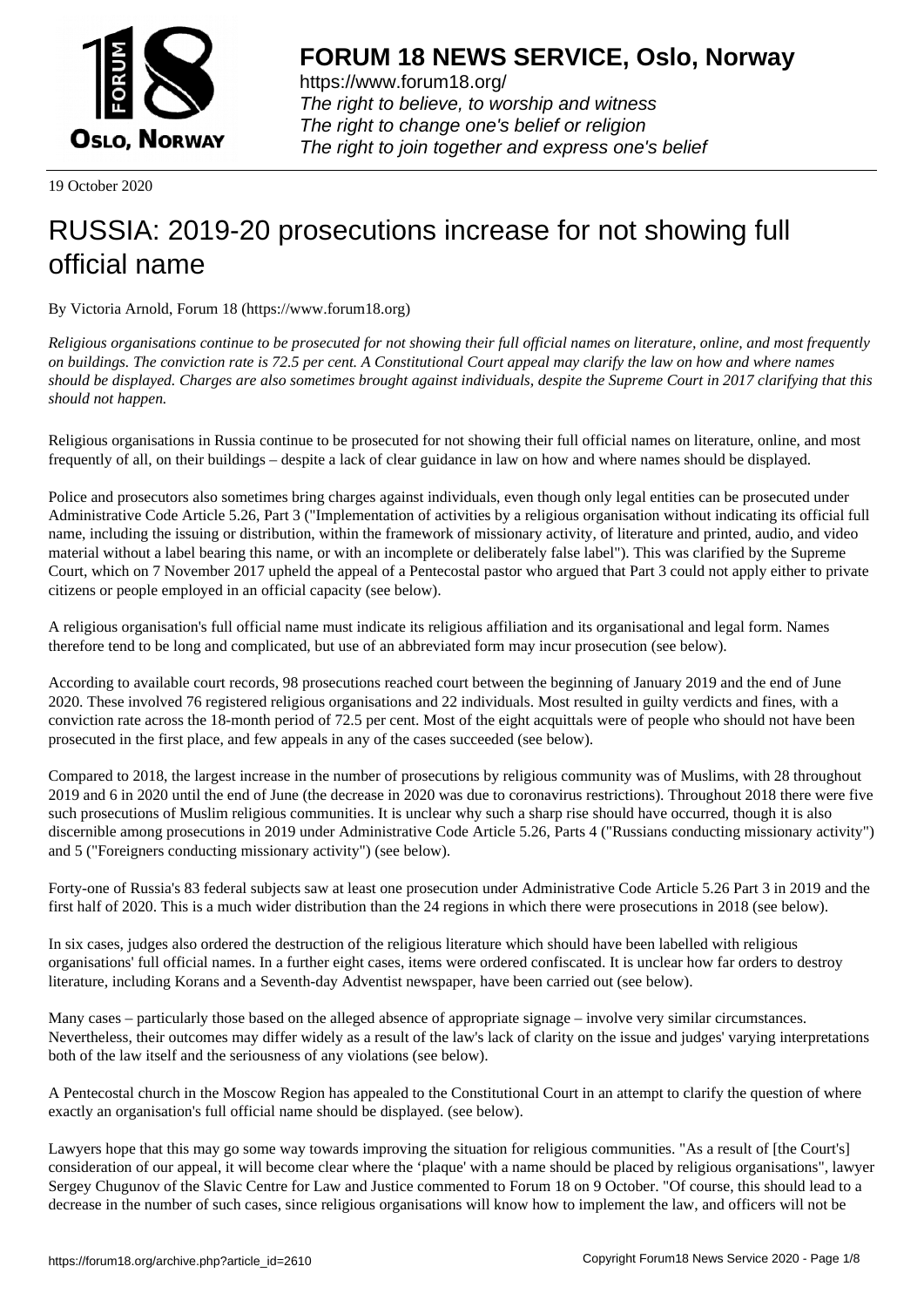The "anti-missionary" amendments were originally introduced as part of an "anti-terrorism" package of legislation proposed by four Duma deputies from the ruling United Russia Party. Forum 18 wrote to the two still in the Duma, Deputy Speaker Irina Yarovaya and Senator Aleksey Pushkov, asking what they think about the subsequent violation of so many people's right to freedom of religion and belief, and whether they thought the law should be clarified – for example as in the pending appeal to the Constitutional Court. The Federation Council's press relations department replied the same day that Senator Pushkov could not comment because of his heavy workload, but no reply has yet been received from Deputy Speaker Yarovaya's office (see below).

Religious organisations and individuals also continue to face prosecution under Administrative Code Article 5.26 Part 4 ("Russians conducting missionary activity") and Administrative Code Article 5.26, Part 5 ("Foreigners conducting missionary activity") (http://www.forum18.org/archive.php?article\_id=2593). State officials across Russia have used the "anti-missionary" legislation to control and punish the exercise of freedom of religion or belief in public and even private space. Lawyers involved in these cases have said that the risk of prosecution has a chilling effect on people's exercise of freedom of religion or belief (http://www.forum18.org/archive.php?article\_id=2474). "Believers don't understand what they can and can't do," Society for Krishna Consciousness lawyer Mikhail Frolov told Forum 18 in May 2019, "and because of heavy fines they don't want to take the risk and therefore significantly reduce their activity, especially in public".

## Background

Administrative Code Article 5.26 Part 3 ("Implementation of activities by a religious organisation without indicating its official full name, including the issuing or distribution, within the framework of missionary activity, of literature and printed, audio, and video material without a label bearing this name, or with an incomplete or deliberately false label") came into force in July 2016, alongside Administrative Code Article 5.26 Parts 4 ("Russians conducting missionary activity") and 5 ("Foreigners conducting missionary activity") (http://www.forum18.org/archive.php?article\_id=2246).

Administrative Code Article 5.26 Part 3 introduced punishment for violations of Religion Law Article 8 Paragraph 8, which states that "A religious organisation is obliged to indicate its full name when carrying out activities". This requirement had been in force since the Religion Law's adoption in 1997, but had never before had an associated administrative offence.

A religious organisation's full official name must indicate its religious affiliation and its organisational and legal form ("Centralised Religious Organisation", "Local Religious Organisation", etc.). It therefore tends to be long and complicated, but use of an abbreviated form may incur prosecution.

The "anti-missionary" amendments were introduced as part of an "anti-terrorism" package of legislation (http://www.forum18.org/archive.php?article\_id=2246) proposed by Duma deputies Irina Yarovaya, Nadezhda Gerasimova, and Aleksey Pushkov, and Senator Viktor Ozerov. All are from the ruling United Russia Party.

Yarovaya is now Deputy Speaker of the Duma, Pushkov is now a senator, and the others have left the Duma. On 28 September, Forum 18 wrote to Yarovaya's press secretary, and on 29 September to Pushkov, asking them what they think about the subsequent violation of so many people's right to freedom of religion and belief, and whether they thought the law should be clarified, for example with regard to exactly where the religious organisation should display its full official name as in the pending appeal to the Constitutional Court. The Federation Council's press relations department replied the same day that Senator Pushkov could not comment because of his heavy workload. No reply has yet been received from Deputy Speaker Yarovaya's office.

## Possible punishments

The Administrative Code specifies that cases under Article 5.26 can be brought by the police, Prosecutor's Offices, or local Justice Departments.

According to the Administrative Code, under Article 5.26 Part 3, religious organisations may be fined 30,000 to 50,000 Roubles with the possible confiscation of any materials involved in the alleged offence. Such materials may later be destroyed (see below). Judges may also decide to issue only a warning, because of the "insignificance of the offence", according to verdicts.

A fine of 30,000 Roubles represents about three weeks' average wages for those in work, or just over two months' average pension. A fine of 50,000 Roubles represents nearly six weeks' average wages for those in work, or 16 weeks' average state retirement pension.

In 2019 and the first half of 2020, 62 of the 71 defendants found guilty received fines (before any appeal), while three were given a warning. One case was closed with oral remarks only, and another closed with no punishment because of the insignificance of the offence, but the defendants were still convicted. In four cases, the punishment imposed remains unknown.

Destruction of religious literature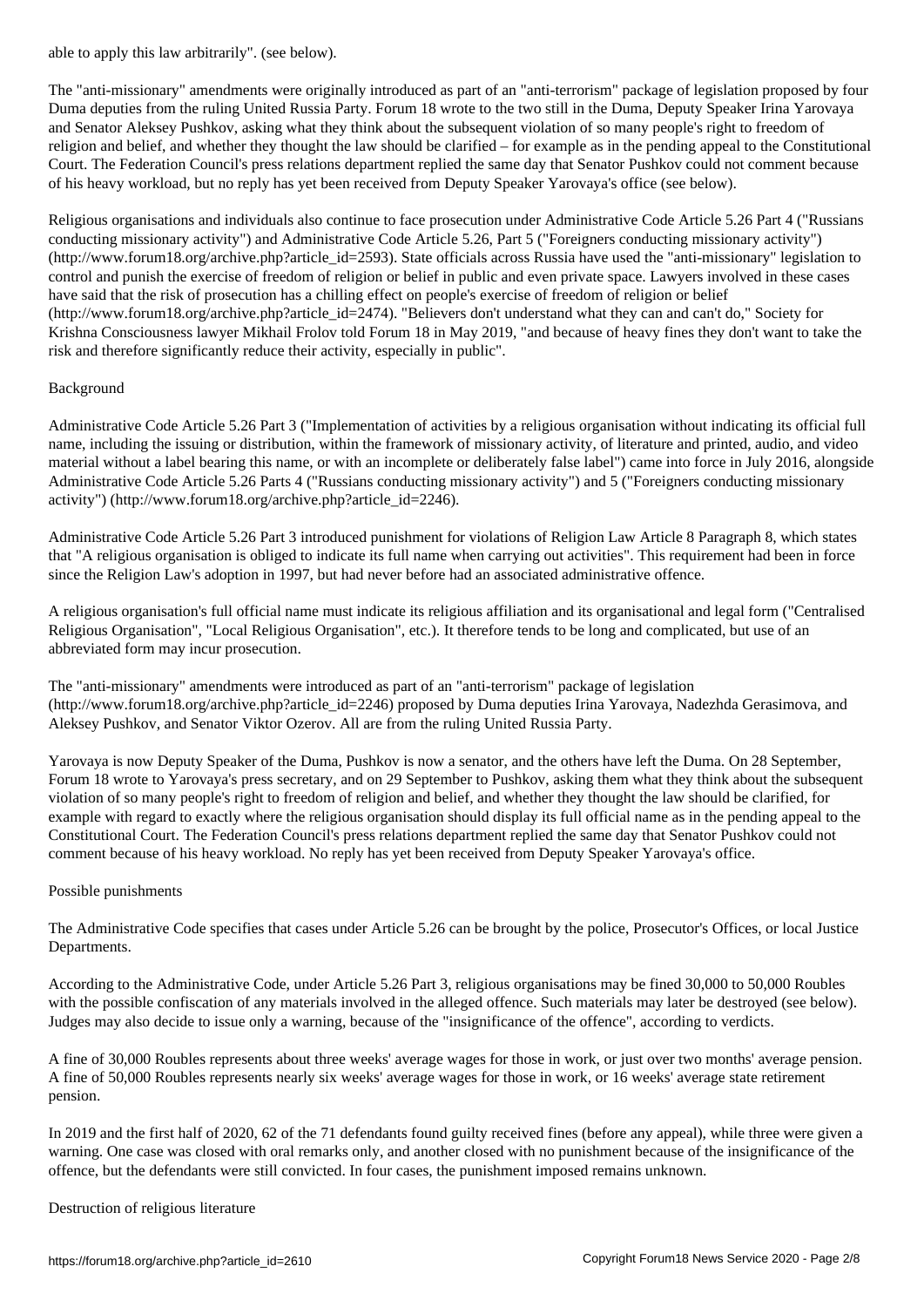Forum 18 found 14 cases in 2019-20 in which judges ordered the confiscation of religious literature which had allegedly been "distributed as part of missionary activity" and should therefore have been bearing the religious organisations' full official names. In six of these cases, the books, magazines, CDs, or newspapers were also ordered destroyed.

In May 2020, according to verdicts available on court websites, police confiscated copies of the Koran from two mosques in Nizhnevartovsk (Khanty-Mansi Autonomous Region). Judges at separate magistrate's courts found both religious organisations guilty of not labelling the books with their full official names, fined them 30,000 Roubles each, and decided that the Korans (three in total) should be destroyed, alongside a volume of hadiths (sayings of the Prophet Mohammed) entitled Bulugh al-Maram.

Forum 18 wrote to the Bailiffs' Department for Nizhnevartovsk and Nizhnevartovsk District and the press office of the Khanty-Mansi Autonomous Region's Bailiff Service before the start of the Khanty-Mansi working day of 6 October, asking whether the religious literature confiscated from the mosques had indeed been destroyed and how this had been done.

The press office of the Region's Bailiff Service confirmed on 9 October that the court orders had been carried out, but did not describe how. It added that property which passes into state ownership should be transferred to the Federal Agency for the Administration of State Property (Rosimushchestvo). The Khanty-Mansi Autonomous Region's Rosimushchestvo branch told Forum 18 on 13 October to direct such queries to the Nizhnevartovsk Bailiffs' Department. The precise fate of the Korans therefore remains unclear.

A single visit from a Justice Ministry official led to two separate prosecutions on 20 January 2020 of the Seventh-day Adventist church in Yakutsk (Republic of Sakha-Yakutiya), two fines totalling 60,000 Roubles, and two court orders for the destruction of unlabelled literature seized from the church's premises. This included multiple copies of the Seventh-day Adventist newspaper "Hidden Treasure", which had been on a table in a corridor (and were therefore "freely accessible to visitors", according to the verdict), and a book (its title redacted in the verdict) which had been presented to the pastor during Bible study. This book did display the church's name, but in a different form from the full official version (Local Religious Organisation Church of Seventh-day Adventist Christians, Yakutsk).

Forum 18 has been unable to establish what happened to these materials. The Republic of Sakha-Yakutiya's Bailiff Service told Forum 18 on 16 October that its automated record system had no record of the court orders having been enforced. Forum 18 also wrote to the Republic's Rosimushchestvo branch before the start of its working day on 13 October, but has received no response. The Adventist Church itself has also not replied to Forum 18's 8 October enquiry about whether the literature had been destroyed.

In December 2017, in rejecting a Salvation Army branch's appeal against an Administrative Code Article 5.26 Part 3 conviction, the Constitutional Court clarified the requirement to label religious literature with organisations' full official names  $(\text{http://www.forum18.org/architecture.php?article id=2474}).$  The Court stated that the labelling requirement does not apply if "there is no possibility of missionary activity", but also that "The distribution of religious literature and materials of religious purpose as part of missionary activity should be understood not only as the delivery of these materials to specific individuals, but also as the provision of free access to this literature and these materials to an indefinite number of persons".

Nineteen of the 24 literature-related cases found by Forum 18 in 2019-20 involved materials found by police or prosecutors on a religious organisation's premises (rather than being actively distributed elsewhere). This suggests that proving that "there is no possibility of missionary activity" is difficult, and that simply leaving books or magazines out in the open inside a place of worship is enough to be prosecuted.

## Statistics: January 2019 to June 2020

In an analysis of available court records, Forum 18 found a total of 98 prosecutions brought to court under Administrative Code Article 5.26 Part 3 in the calendar year 2019 and the first six months of 2020 (http://www.forum18.org/archive.php?article\_id=2611). It is unknown how many other religious organisations (and individuals) may have faced charges, as cases under Part 3 are heard in magistrates' courts, of which there are more than 7,000 across the country. Establishing accurate figures is therefore difficult if communities do not themselves make prosecutions known.

Eighty of these 98 prosecutions reached court in 2019, and only 18 in the first half of 2020 (as a result of restrictions on court functions imposed during Russia's coronavirus lockdown).

The 2019 figure marks an increase on 2018, which saw 54 prosecutions under Administrative Code Article 5.26 Part 3 (http://www.forum18.org/archive.php?article\_id=2474). Lawyer Sergey Chugunov of the Slavic Centre for Law and Justice has also noted this increase, and traces it to a rise in prosecutions for failing to display full official names on buildings (as opposed to on religious literature), he told Forum 18 on 8 October.

The 98 prosecutions found by Forum 18 involved 76 registered religious organisations and 22 individuals (four women, 18 men – one of them twice). Many cases are based on routine "inspections of compliance with the requirements" of the Religion Law and the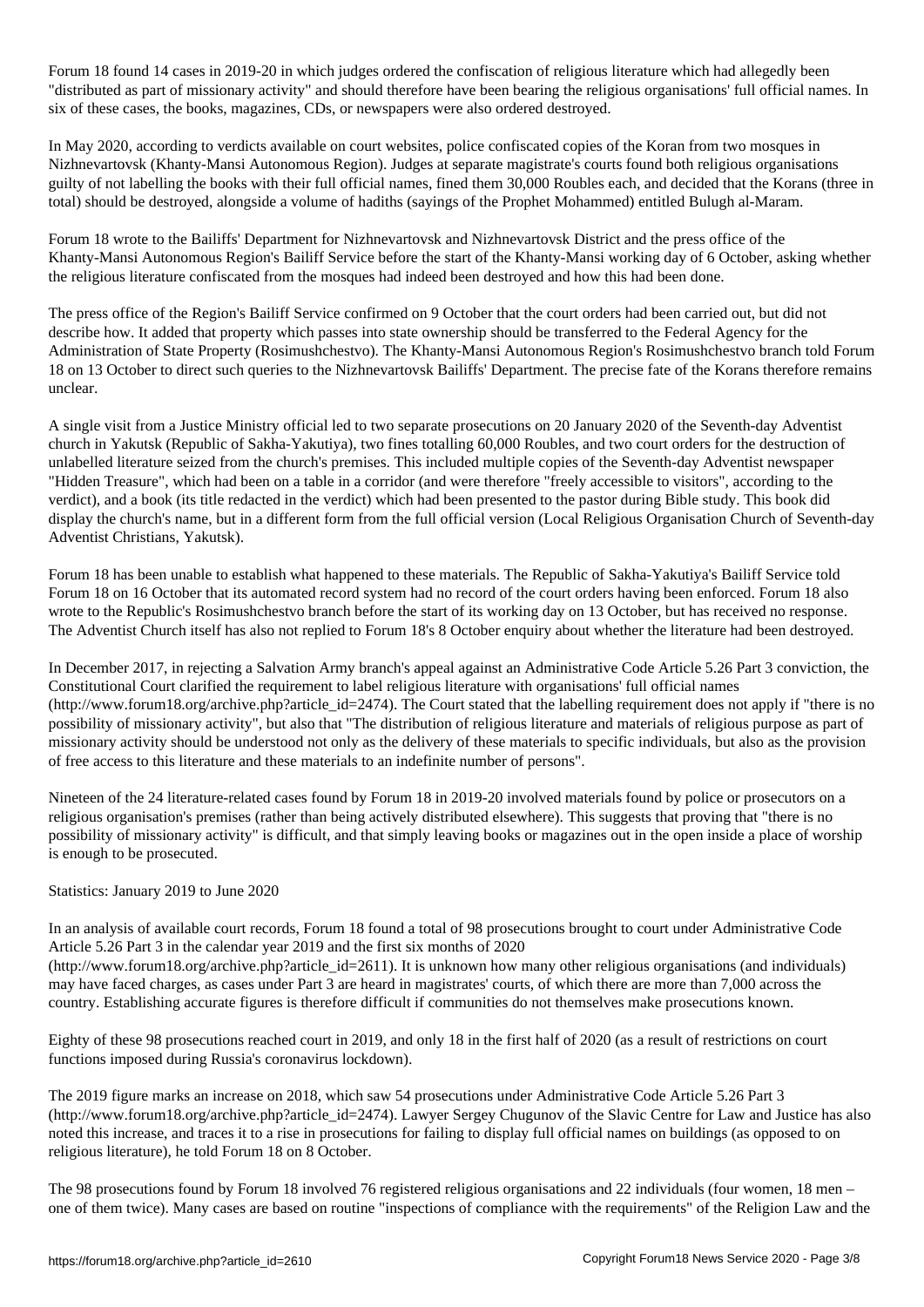security service surveillance of a religious organisation's premises (http://www.forum18.org/archive.php?article\_id=2611).

The total of 98 prosecutions includes two cases which judges reclassified as Administrative Code Article 5.26 Part 4 ("Russians conducting missionary activity"), which were not included in Forum 18's examination of Part 4 prosecutions. They are counted here because the defendants were originally brought to court under Part 3 (http://www.forum18.org/archive.php?article\_id=2611).

One police visit or prosecutor's office inspection may lead to charges under both Part 3 and Part 4 ("Russians conducting missionary activity). For example, the Local Religious Organisation of Muslims of Khimki, Moscow Region, received a 30,000 Rouble fine on 15 August 2019 (http://www.forum18.org/archive.php?article\_id=2594) for not displaying its full official name at the cultural centre where it carries out its activities (according to the verdict, there was an incomplete sign on an internal door). The prosecutors checking the organisation's "compliance with the Religion Law" (http://www.forum18.org/archive.php?article\_id=2611) also charged it under Article 5.26 Part 4 for using a corridor and rooms which had not been included in the community's agreement of free use of the cultural centre.

Similarly, Protestant Vladimir Akulov was charged under both Article 5.26 Part 3

(http://www.forum18.org/archive.php?article\_id=2611) and Part 4 for distributing unlabelled religious literature at a block of flats in Oymyakon (Republic of Sakha-Yakutiya) and talking to residents about religious topics. A judge fined him 5,000 Roubles under Part 4 for performing "missionary activity" on residential premises (where it is explicitly forbidden in law). However, he was later acquitted of a charge under Part 3 as he could not be prosecuted as an individual.

Most acquittals of people who should not have been prosecuted in the first place

First instance courts convicted a total of 71 defendants and acquitted only eight. This gives an initial conviction rate of 72.5 per cent

Judges sent another six cases back to police or prosecutors on technical grounds and closed a further four for unknown reasons. Six defendants were freed from administrative liability. This means that judges concluded that they had committed an offence, but it was insignificant enough for responsibility to be lifted. Any similar alleged violation in the future will therefore count as a first offence.

One case was dropped because it reached court after the permitted time period for prosecutions had passed. (The statute of limitations on administrative offences examined by a judge is three months.) The outcome of two cases remains unknown.

Six of the eight acquittals found by Forum 18 were of individuals who should not have been charged at all, as Administrative Code Article 5.26 Part 3 is only applicable to legal entities. Only two religious organisations were acquitted.

Wrongful prosecutions of individuals

Forum 18 found that 22 individuals (four women, 18 men) were brought to court in 2019 and the first half of 2020 under Administrative Code Article 5.26 Part 3. One man was charged twice for similar alleged offences.

This is despite the fact that only legal entities are subject to prosecution under Part 3, as the law itself only explicitly mentions religious organisations. Russia's Supreme Court clarified this point in a ruling of 7 November 2017, which upheld the appeal of a Pentecostal pastor who argued that Part 3, as written, could not apply either to private citizens or people employed in an official capacity (http://www.forum18.org/archive.php?article\_id=2474).

Police and prosecutors' offices appear to be equally responsible for the misapplication of Part 3, each initiating nine cases against individuals in the 18-month period examined by Forum 18. The Justice Ministry brought charges in one case, while the origins of another three remain unknown.

The Supreme Court's 2017 ruling is having some effect on the outcomes of such cases, as was also the case in 2018  $(\text{http://www.forum18.org/architecture.php?article id=2474).$  Of the 22 people known to have been prosecuted in 2019-20, twelve were convicted in the first instance and six were acquitted. All the judges in the acquittals noted that individuals should not be prosecuted under Part 3. Judges sent a further four cases back to police and prosecutors.

The Justice Ministry's Lipetsk Region branch charged Olga Chernykh, chair of the Religious Organisation of Modern (Progressive) Judaism of the City of Lipetsk, because there was no sign at the organisation's office displaying its full official name. This was because the organisation had stopped using that office and had not yet updated its address on its documents. The judge at Lipetsk's Soviet District Magistrate's Court No. 16 acquitted Chernykh explicitly because only organisations can be charged under Administrative Code Article 5.26 Part 3.

Five convicted individuals lodged appeals and all were successful. Seven people therefore ended up with punishments (one warning, six fines), when they should not even have been charged.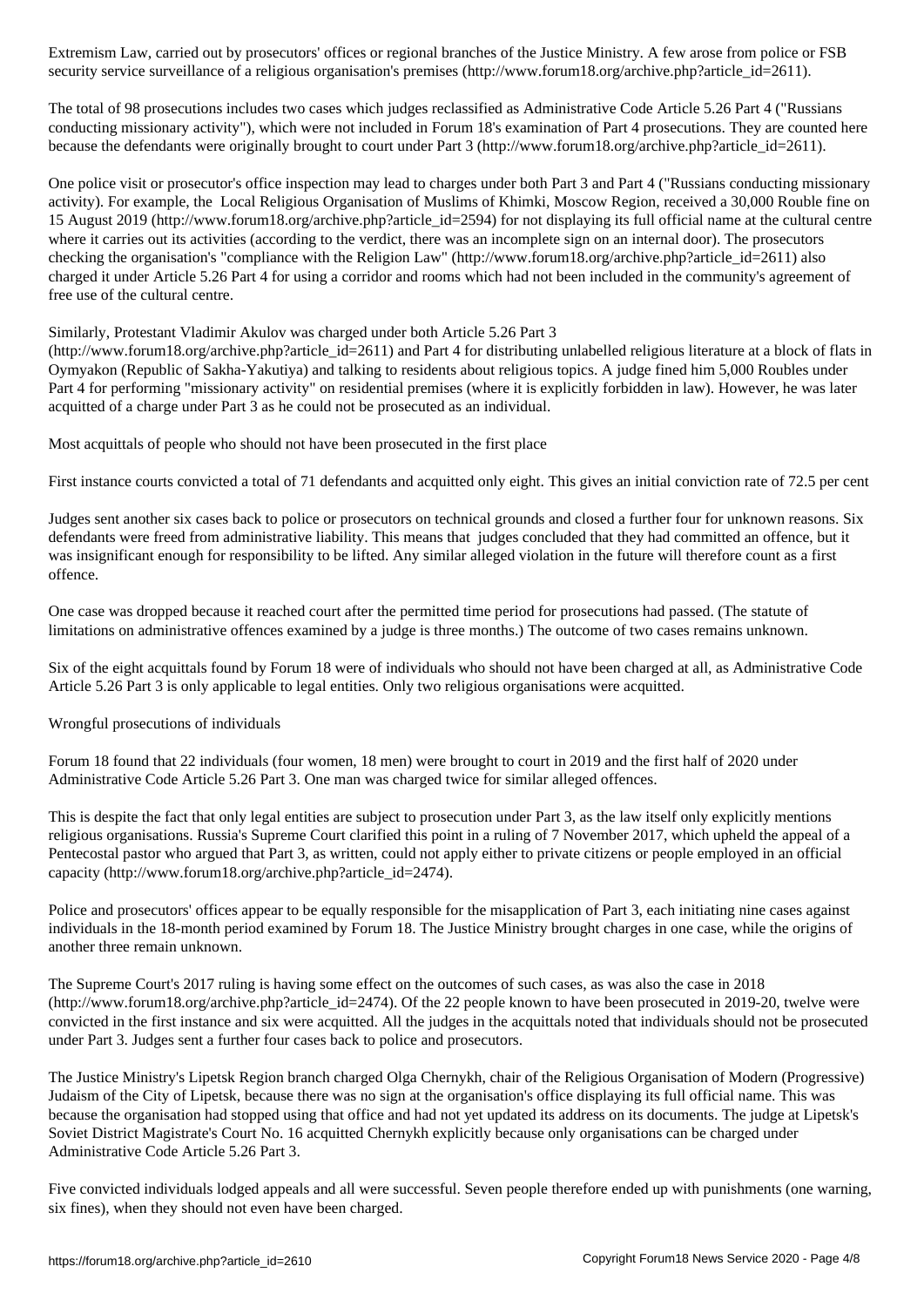After an inspection of compliance with the Extremism Law, prosecutors to court because his mosque his mosque h had no sign displaying its full official name (Local Muslim Religious Organisation "Makhalla No. 2116", Srednyaya Yelyuzan village, Gorodishche District, Penza Region, Central Spiritual Administration of Muslims of Russia). The judge at Gorodishche District Magistrate's Court No. 2 fined Deberbeyev 30,000 Roubles on 3 October 2019. The appeal judge at Gorodishche District Court, however, acknowledged the Supreme Court ruling and overturned Deberbeyev's conviction on that basis.

In a similar case, after a prosecutor's office inspection, Gulomali Rasulov, chairman of the Local Religious Organisation of Muslims "Mosque" of the City of Usolye-Sibirskoye, Irkutsk Region, received a fine of 30,000 Roubles for not having a sign with the community's full official name on his mosque's façade or fence. The judge at Usolye-Sibirskoye and Usolye District Magistrate's Court No. 92 made no acknowledgement of the Supreme Court ruling and convicted Rasulov despite the fact he should not have been charged at all. Rasulov did not appeal.

Few appeals succeed

Defendants submitted initial appeals in 32 cases. These were either to district or city courts within 10 days of the original verdict, or as supervisory appeals after the original ruling came into force. (Supervisory appeals were heard in regional courts until October 2019, thereafter in one of nine newly established cassational courts which each deals with a number of federal subjects.)

Of these initial appeals, 22 were unsuccessful and only nine successful, while one was rejected without being considered.

Ten defendants challenged their unsuccessful appeal rulings at the supervisory level. Two of these were rejected without consideration and the rest were again unsuccessful. Police, prosecutors, and Justice Ministry branches lodged only five appeals, none of which succeeded.

Religious profile – another shift towards more prosecutions of Muslims?

Prosecutions between 1 January 2019 and the end of June 2020 were brought against individuals or organisations of the following beliefs:

Pentecostal and independent Protestant – 35 (31 in 2019, 4 in January-June 2020)

Muslim – 34 (28, 6)

Baptist (including Baptist Union, Council of Churches, and unknown affiliation) – 6 (6 in 2019, 0 in January-June 2020)

Seventh-day Adventist  $-6$  (1 in 2019, 5 in January-June 2020)

Methodist  $-4$  (2 in 2019, 2 in January-June 2020)

- Jewish 3 (3 in 2019, 0 in January-June 2020)
- Society for Krishna Consciousness 3 (3 in 2019, 0 in January-June 2020)

Lutheran  $-2$  (2 in 2019, 0 in January-June 2020)

Roman Catholic  $-1$  (1 in 2019, 0 in January-June 2020)

New Apostolic  $-1$  (1 in 2019, 0 in January-June 2020)

New Age (the syncretistic Church Universal and Triumphant) – 1 (1 in 2019, 0 in January-June 2020))

Old Believer – 1 (1 in 2019, 0 in January-June 2020)

Chuvash pagan  $-1$  (0 in 2019, 1 in January-June 2020)

This represents a considerable increase on 2018 (http://www.forum18.org/archive.php?article\_id=2474) in both the number and proportion of prosecutions relating to Muslim religious organisations (or individuals). In 2018 there were only five such cases under Administrative Code Article 5.26 Part 3 out of a total of 54. It is unclear why such a sharp rise should have occurred, though it is also discernible among prosecutions in 2019 under Administrative Code Article 5.26 Parts 4 ("Russians conducting missionary activity") and 5 ("Foreigners conducting missionary activity") (http://www.forum18.org/archive.php?article\_id=2593).

Muslim-related cases show a wide geographical spread across 17 federal subjects –Astrakhan Region, Republic of Bashkortostan,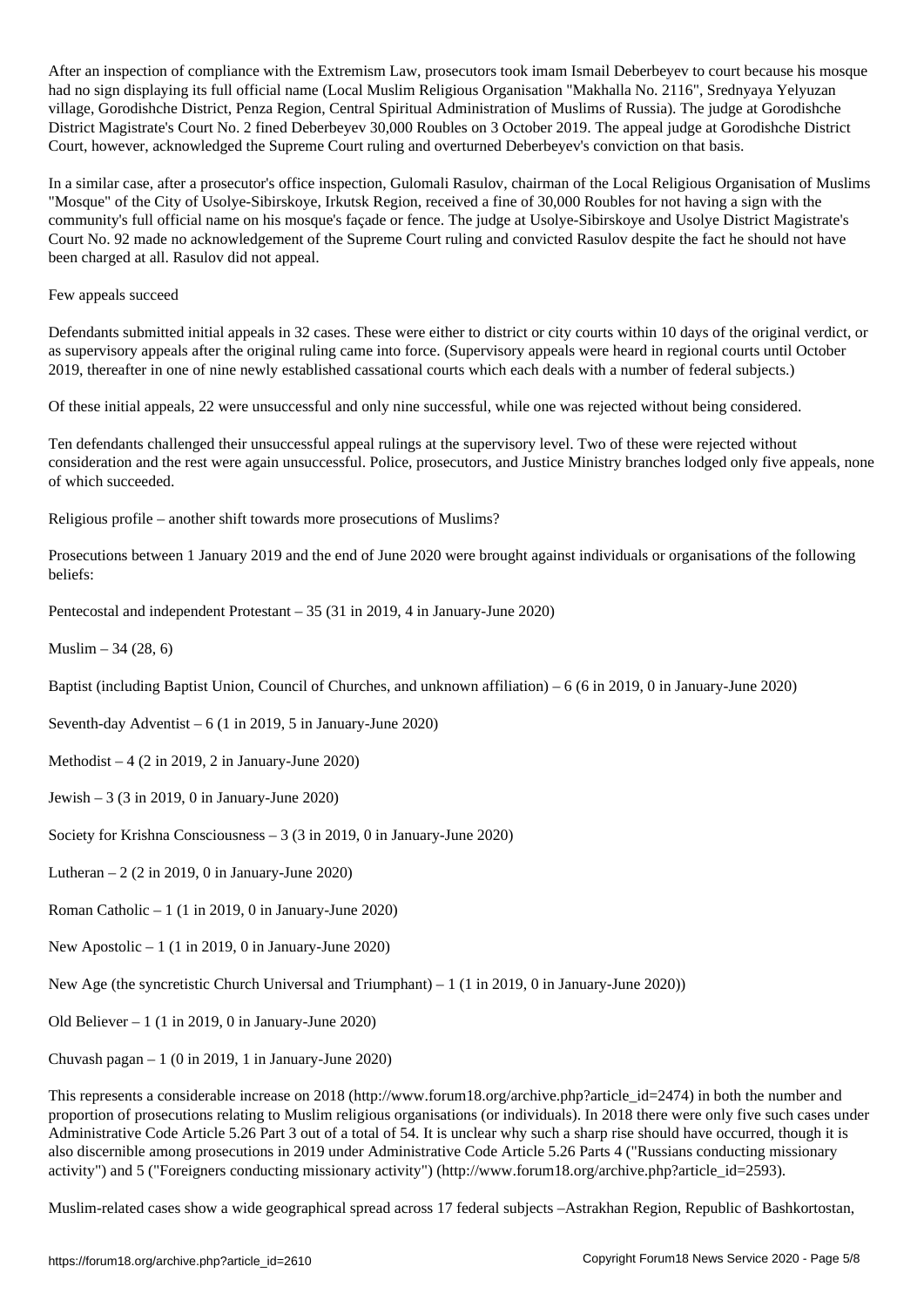Leningrad Region, Mari El Republic, Moscow, Moscow Region, Penza Region, Primorye Region, Rostov Region, Stavropol Region, St Petersburg, Ulyanovsk Region. These federal subjects have varying proportions of the population who are (at least nominally) Muslim.

## Broad geographical spread

Forty-one of Russia's 83 federal subjects saw at least one prosecution under Administrative Code Article 5.26 Part 3 in 2019 and the first half of 2020 (36 in 2019, 12 in 2020). These figures do not include prosecutions in the Russian-occupied and illegally annexed (http://www.forum18.org/archive.php?article\_id=2544) Crimean peninsula.

This is a much wider distribution than the 24 regions in which there were prosecutions in 2018 (http://www.forum18.org/archive.php?article\_id=2474).

The highest numbers of prosecutions were in the Republic of Sakha-Yakutiya (8), Moscow (7), Penza Region (6), Moscow Region (5), and Primorye Region (5). Two of the Sakha-Yakutiya cases derived from the same inspection of a Seventh-day Adventist church in Yakutsk (see above). Two more involved a Yakutsk Protestant church and its pastor. Similar multiple prosecutions were seen in Moscow.

# Continued broad interpretation of the law

Administrative Code Article 5.26 Part 3 refers only to the "activity" of religious organisations, during which they must display their full official names, without further specification. Consequently, religious organisations can be prosecuted for not displaying their full official names while doing a wide range of different things. As noted above, the full official name must indicate the religious affiliation of a religious association and its organisational and legal form ("Centralised Religious Organisation", "Local Religious Organisation", etc.). It therefore tends to be long and complicated, but use of an abbreviated form may incur prosecution.

In 2019 and the first half of 2020, Forum 18 found that most prosecutions were for failing to display full official names on religious organisations' premises (or premises where they were holding events) – a total of 57 cases. There were 24 cases involving unlabelled literature (19 for literature found on an organisation's own premises, five for literature distributed elsewhere). Eight cases involved the failure to use full official names on religious organisations' websites and/or social media, and three were based on the lack of full official names in official documents or correspondence. The basis for prosecution in 18 cases remains unknown.

These figures add up to more than the overall total of prosecutions in 2019-20 because police and prosecutors alleged that some defendants had committed more than one type of violation.

In most cases based on the absence of a sign, written verdicts suggest that the required signage was entirely absent. Nevertheless, there are also many instances in which the law's lack of clarity on where and when such signs should be displayed, and the requirement for so much information in an organisation's formal title – or sheer bad luck – mean that communities can be prosecuted even when they have tried to abide by the law. Forum 18 found examples of signs being present but indoors, present but temporarily obscured, and present but displaying an abbreviated name – as well as signs which were only temporarily absent.

On 15 January 2019, Chebarkul and Chebarkul District Magistrate's Court No. 1 (Chelyabinsk Region) fined the Religious Organisation of Chebarkul "Light of Truth" Church of Christians of Evangelical Faith (Pentecostals) 30,000 Roubles for failing to display a sign with its full official name on the façade of the house where members meet for worship. A church representative pointed out that a sign was hung at the entrance of the prayer room within the house during worship. However, the judge decided that such information should be displayed continuously – despite this not being stated in the law.

The Local Religious Organisation of Muslims of the City of Luga and Luga District was found guilty on 19 September 2019 of not displaying its full official name on its historic mosque building. The mosque chairman pointed out that he had removed the sign at the request of the city's chief architect as it had been too large for a cultural monument, and had not yet put up a new one at the time of the prosecutor's office inspection (though had done so by the day of the court hearing). The judge at Luga District Magistrate's Court No. 81 (Leningrad Region) decided not to impose punishment and closed the case with oral remarks only.

The Local Religious Organisation "Tyumen United Methodist Church 'Salvation'" was fined 45,000 Roubles at Lenin District Magistrate's Court No. 12 on 14 May 2020 for not showing its full official name at the premises where it holds services. Pastor Yekaterina Zubkova was also charged, but the judge returned her case to prosecutors. In court, the defence argued that the church rents only part of the building, at the entrance to which an appropriate sign is displayed before all events, and that the prosecutor's office inspection had taken place outside service times. The regional FSB security service had informed the prosecutors' office about the absence of a sign.

The church's initial appeal to Tyumen's Lenin District Court was unsuccessful on 10 July 2020. On 24 September 2020, its lawyers, Yevgeny Shestakov and Ruslan Yakin, lodged a supervisory appeal at the 7th Cassational Court in Chelyabinsk. It is unknown when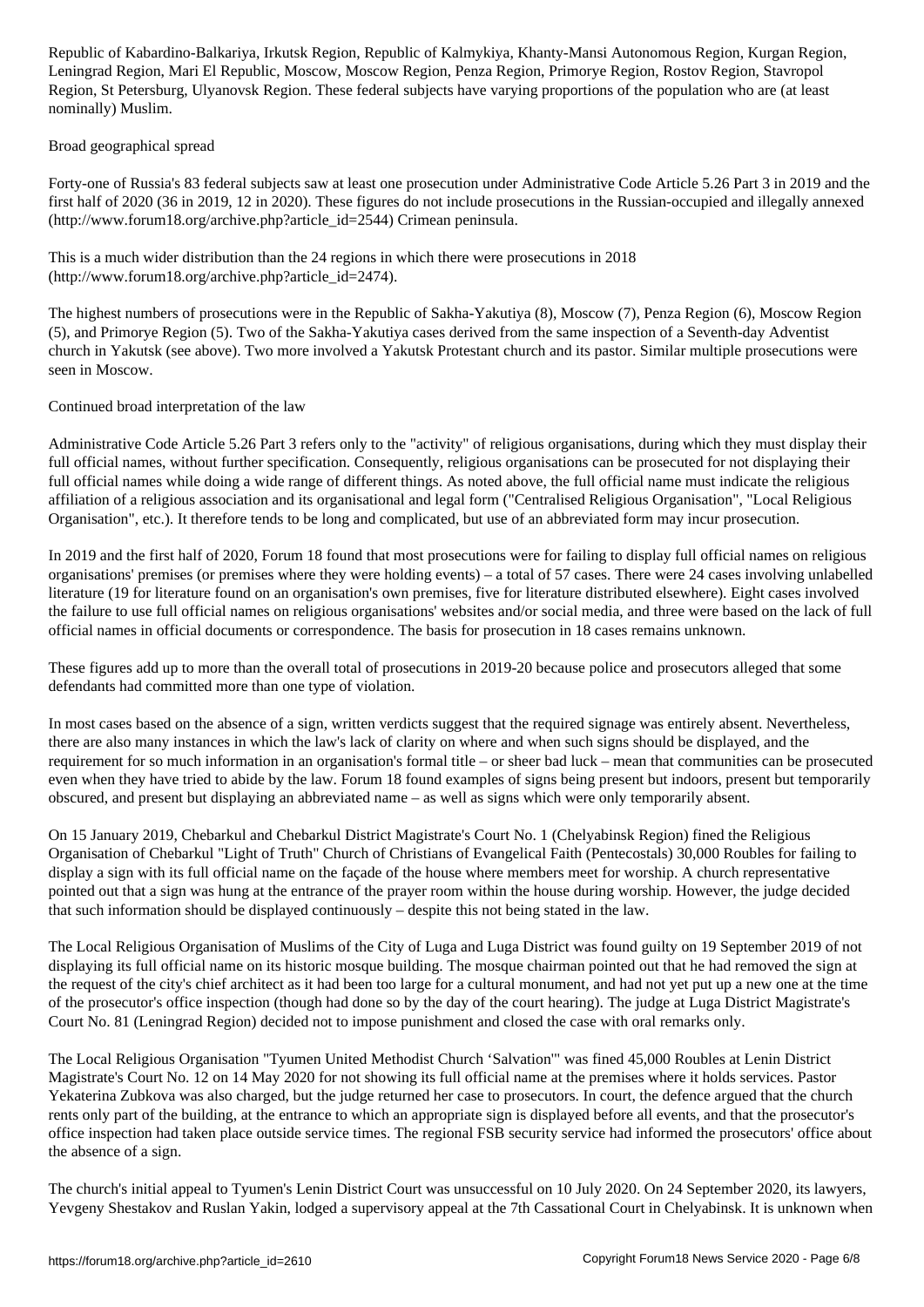"How a religious organisation is obliged to indicate its full name when carrying out activities, and what it means for a religious organisation to carry out activities without specifying its official full name is not established by law", Shestakov commented to Forum 18 on 13 October. He noted that the Methodists had posted their religious organisation's full name both in the window at the entrance to the building and on the door of the room where they hold meetings for worship. "In the opinion of the prosecutor's office, and now by the decision of the court (magistrate's and district), this is considered non-fulfilment of [Religion Law] Article 8 Paragraph 8, and is a violation under Administrative Code Article 5.26 Part 3. That is, [the Methodists] were convicted precisely for the absence of a sign on the fence or at the entrance to the building".

Shestakov attributed the size of the fine (close to the maximum permitted) to the fact that the church refused to admit any wrongdoing and argued its case in court. It was a "significant" burden for a small church, he added, but other Protestant churches in Tyumen had assisted in paying it.

# Lack of consistency in court rulings

Many cases under Administrative Code Article 5.26 Part 3 – particularly those based on the alleged absence of appropriate signage – involve very similar circumstances. Nevertheless, their outcomes may differ widely as a result of the law's lack of clarity on the issue and judges' varying interpretations both of the law itself and the seriousness of any violations.

For example, the Local Religious Organisation Muslim Religious Centre "Islam", Yashalta District, Republic of Kalmykiya, was charged with carrying out "services, other religious rites, and ceremonies" (considered by police to be missionary activity) without displaying a sign with its full official name on its building. Yashalta District Magistrate's Court found the community guilty on 19 December 2019 and imposed a fine of 30,000 Roubles. The community's appeal – at Yashalta District Court on 19 February 2020 – was unsuccessful, despite its argument that the community exists solely on donations which are "barely enough for the purchase of religious items necessary for the administration of religious rites and for utilities".

In contrast, on 8 November 2019, the judge at Almenyevo District Magistrate's Court No. 1 (Kurgan Region) freed two Muslim religious organisations from administrative liability for the lack of signs on their buildings showing their full official names. These are:

- Local Muslim Religious Organisation "Makhalla No. 2073", Maylyk Village, Almenyevo District, Kurgan Region;

- and Local Muslim Religious Organisation "Makhalla No. 737", Podyasovo Village, Almenyevo District, Regional Spiritual Administration of Muslims of the Kurgan Region, part of the TsDUM [Central Spiritual Administration of Muslims] of Russia.

The judge concluded that offences had been committed, although the first makhalla did have a "homemade sign" in the Tatar language, according to the verdict. However, the judge decided that the offences were so insignificant as not to warrant punishment.

Such inconsistency also appears among cases based on activities outside religious organisations' own premises. A Pentecostal church in the Krasnoyarsk Region was acquitted of failing to display its full official name (Local Religious Organisation Church of Christians of Evangelical Faith (Pentecostals) "Glorification Church", Achinsk) at the holiday camp where it was holding a conference on working with former prisoners – the judge at Achinsk and Achinsk District Magistrate's Court No. 145 decided on 25 February 2019 that there is nothing in the legislation which requires a religious organisation to display its full official name on property which is not its own.

A Baptist church involved in the organisation of a similar event – a conference for children's ministers in Vladivostok – was also charged with failing to display its full official name (Local Religious Organisation Church of Evangelical Christian-Baptists "Transfiguration", Vladivostok) at the sanatorium hired for the event. A magistrate's court in the city's Lenin District found the church guilty in May 2019 under both Part 3 and Part 4 ("Russians conducting missionary activities") of Administrative Code Article 5.26, fined it 100,000 Roubles, and ordered the confiscation of the literature the church had offered for sale.

## New appeal to Constitutional Court

The Religion Law's failure to specify exactly where and how a religious organisation's full official name should be displayed is now the subject of an appeal to Russia's Constitutional Court. Lawyers hope a successful appeal will in future mean that there will be fewer prosecutions for the lack of proper signage reaching court.

The Constitutional Court accepted the appeal on 23 June 2020, and is likely to consider it before the end of October (it is currently second on the list). The Court will make its ruling without holding hearings, and has instead sought depositions from the legislative bodies concerned,

The appeal is based on the case of the Local Religious Organisation Church of Christians of Evangelical Faith (Pentecostals) "Word